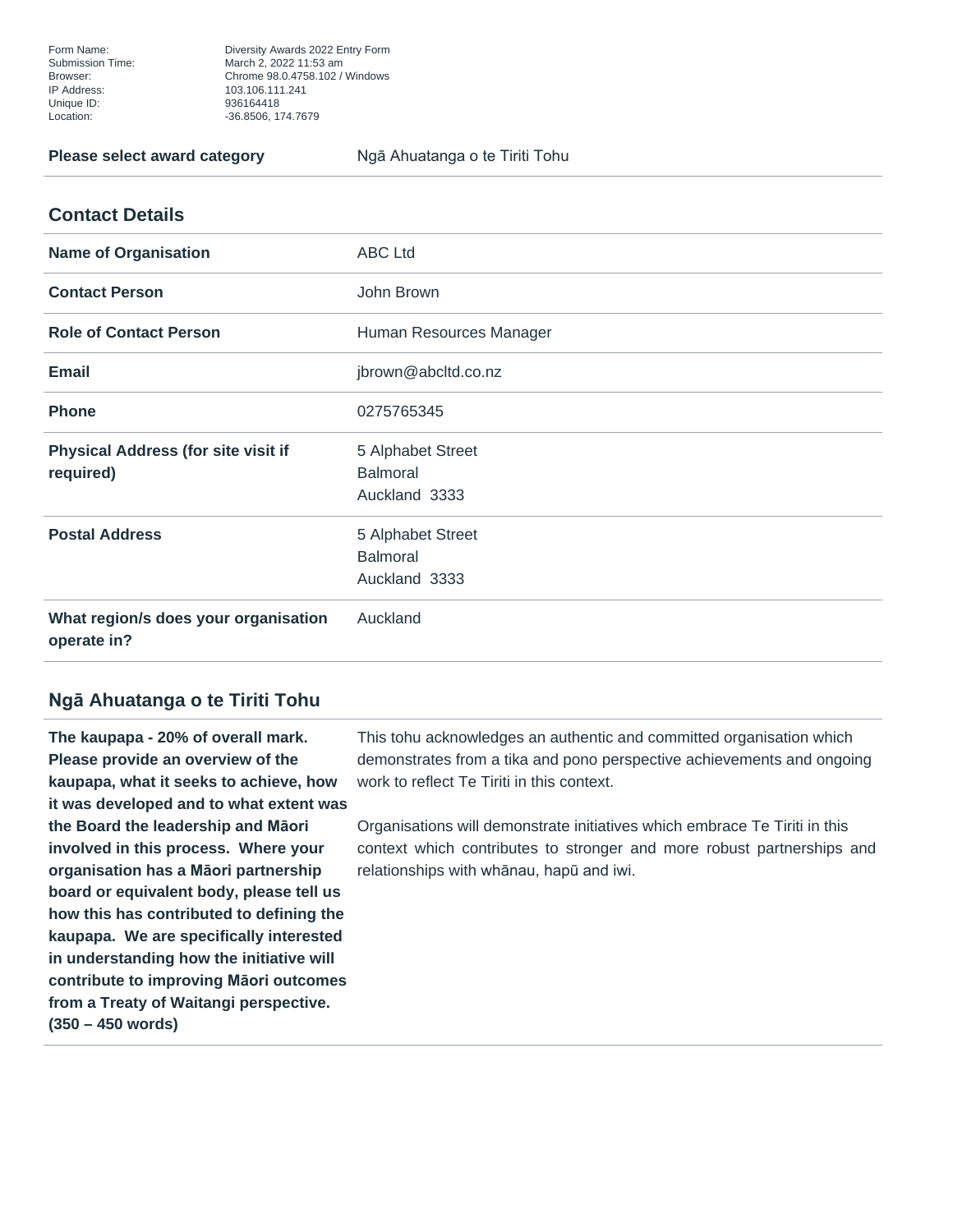**The mahi - 20% of overall mark. We would like to know how effectively you are implementing your strategy or kaupapa and what role your leadership team, staff and stakeholders have in this work. How is your kaupapa supported internally and led in your organisation, who is responsible? Please provide evidence of specific initiatives implemented against your strategy. Specifically, can you describe how you authentically celebrate or incorporate elements of the te ao Māori as they relate to this mahi (eg Matariki and te reo Māori? How do you measure progress against your strategy and do you use any Māori models to do so? (300 – 500 words)**

**Ngā tautoko - 20% of overall mark. What** Enter your text here **are the mix of resources available to your management team and staff for this mahi? Where Māori are involved, tell us about that and to what extent you support them to help you with this work. Where your partners and/or suppliers have bought into your kaupapa, tell us what that looks like and how this contributes to Māori outcome achievement. (300 – 500 words)**

**Whānau ora - 20% of overall mark. Please tell us about how this work contributes to the wellbeing of your team. Has your organisation developed Māori models of wellbeing (in relation to health and safety)? Have you incorporated te ao Māori values in your workplace and if so do you have policies and procedures which reflect how Māori values are integrated in your organisational culture? (300 – 500 words)** Enter your text here

Enter your text here